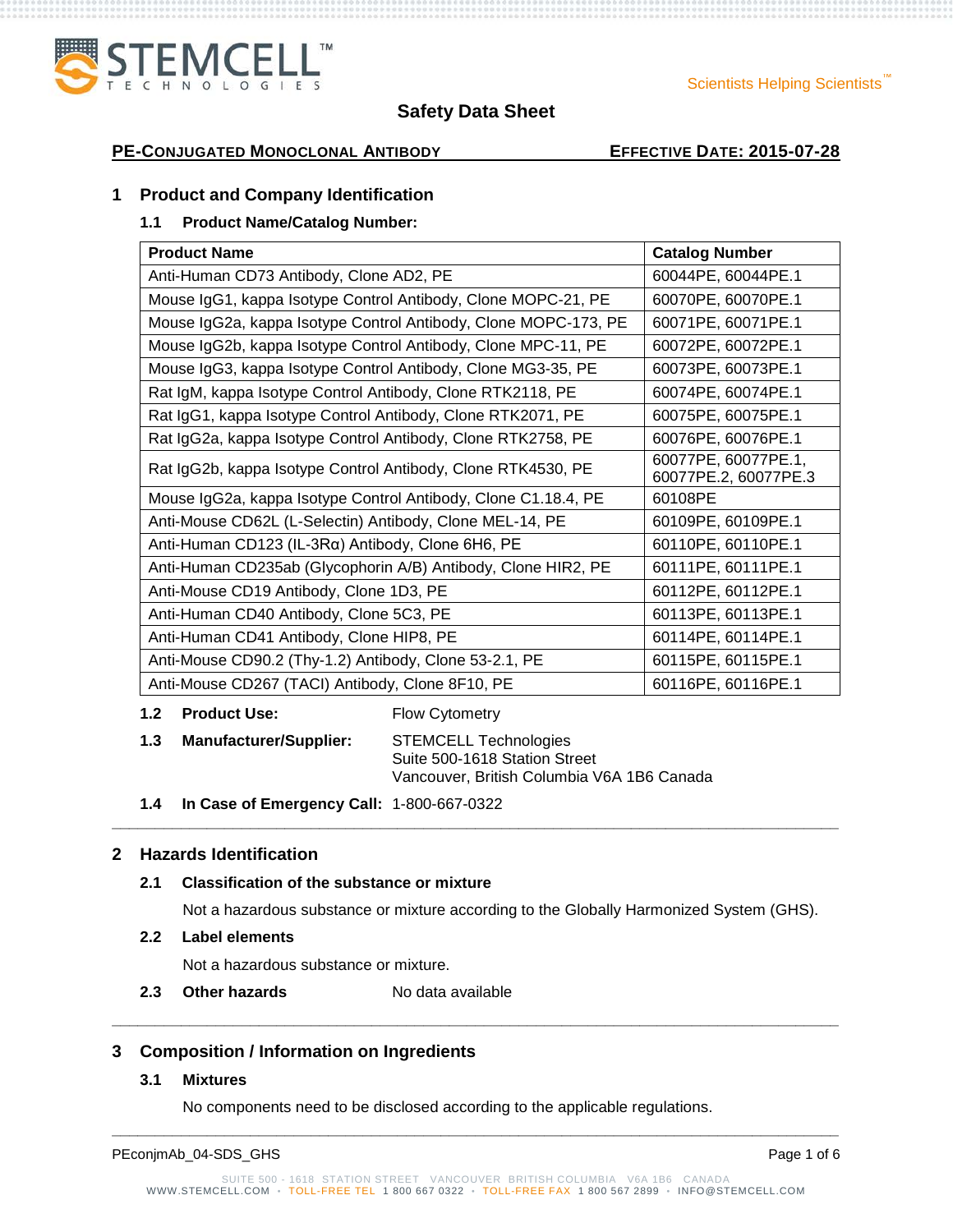

#### **PE-CONJUGATED MONOCLONAL ANTIBODY EFFECTIVE DATE: 2015-07-28**

#### **4 First Aid Measures**

#### **4.1 Description of first aid measures**

**4.1.1 If inhaled**

If breathed in, move person into fresh air. If not breathing, give artificial respiration.

#### **4.1.2 In case of skin contact**

Wash off with soap and plenty of water.

#### **4.1.3 In case of eye contact**

Flush eyes with water as a precaution.

#### **4.1.4 If swallowed**

Never give anything by mouth to an unconscious person. Rinse mouth with water.

#### **4.2 Most important symptoms and effects, both acute and delayed**

The most important known symptoms and effects are described in section 2.2 and/or in section 11.

**\_\_\_\_\_\_\_\_\_\_\_\_\_\_\_\_\_\_\_\_\_\_\_\_\_\_\_\_\_\_\_\_\_\_\_\_\_\_\_\_\_\_\_\_\_\_\_\_\_\_\_\_\_\_\_\_\_\_\_\_\_\_\_\_\_\_\_\_\_\_\_\_\_\_\_\_\_\_\_\_\_\_\_\_**

#### **4.3 Indication of any immediate medical attention and special treatment needed**

No data available

#### **5 Fire Fighting Measures**

#### **5.1 Extinguishing Media**

- **5.1.1 Suitable Extinguishing Media** Use alcohol-resistant foam, carbon dioxide, water, or dry chemical spray.
- **5.1.2 Unsuitable Extinguishing Media**

No data available

#### **5.2 Special hazards arising from the substance or mixture**

### **5.2.1 Flammable Properties and Hazards**

No data available

## **5.2.2 Flash Pt**

No data available

**5.2.3 Autoignition Pt** No data available

## **5.2.4 Explosive Limits**

LEL: No data available UEL: No data available

## **5.2.5 Hazardous Combustion Products**

No data available

#### **5.3 Fire Fighting Instructions**

As in any fire, wear self-contained breathing apparatus pressure-demand (NIOSH approved or equivalent), and full protective gear to prevent contact with skin and eyes.

#### **6 Accidental Release Measures**

#### **6.1 Personal precautions, protective equipment and emergency procedures**

PEconjmAb\_04-SDS\_GHS Page 2 of 6

**\_\_\_\_\_\_\_\_\_\_\_\_\_\_\_\_\_\_\_\_\_\_\_\_\_\_\_\_\_\_\_\_\_\_\_\_\_\_\_\_\_\_\_\_\_\_\_\_\_\_\_\_\_\_\_\_\_\_\_\_\_\_\_\_\_\_\_\_\_\_\_\_\_\_\_\_\_\_\_\_\_\_\_\_**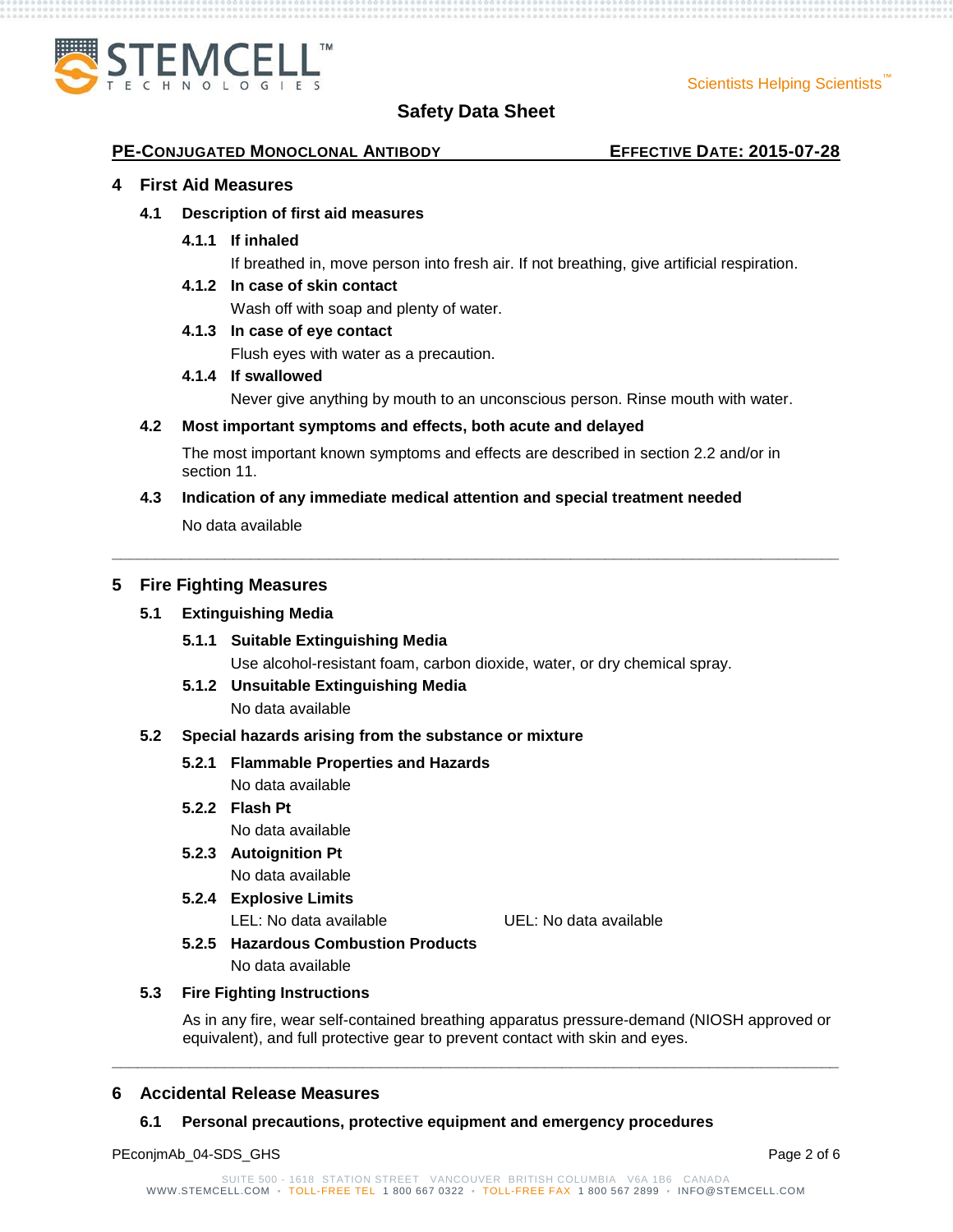

**\_\_\_\_\_\_\_\_\_\_\_\_\_\_\_\_\_\_\_\_\_\_\_\_\_\_\_\_\_\_\_\_\_\_\_\_\_\_\_\_\_\_\_\_\_\_\_\_\_\_\_\_\_\_\_\_\_\_\_\_\_\_\_\_\_\_\_\_\_\_\_\_\_\_\_\_\_\_\_\_\_\_\_\_**

**\_\_\_\_\_\_\_\_\_\_\_\_\_\_\_\_\_\_\_\_\_\_\_\_\_\_\_\_\_\_\_\_\_\_\_\_\_\_\_\_\_\_\_\_\_\_\_\_\_\_\_\_\_\_\_\_\_\_\_\_\_\_\_\_\_\_\_\_\_\_\_\_\_\_\_\_\_\_\_\_\_\_\_\_**

#### **PE-CONJUGATED MONOCLONAL ANTIBODY EFFECTIVE DATE: 2015-07-28**

Avoid breathing vapors, mist or gas. For personal protection see section 8.

### **6.2 Environmental precautions**

No special environmental precautions required.

### **6.3 Methods and materials for containment and cleaning up**

Keep in suitable, closed containers for disposal.

### **7 Handling and Storage**

## **7.1 Precautions for safe handling**

For precautions see section 2.2.

### **7.2 Conditions for safe storage**

Keep container tightly closed in a dry and well-ventilated place.

## **8 Exposure Controls/Personal Protection**

#### **8.1 Exposure limits**

Contains no substances with occupational exposure limit values.

#### **8.2 Engineering controls**

Use mechanical exhaust or laboratory fumehood to avoid exposure.

#### **8.3 Personal protective equipment**

#### **8.3.1 Eye/face protection**

Use equipment for eye protection tested and approved under appropriate government standards such as NIOSH (US) or EN 166(EU).

#### **8.3.2 Skin protection**

Handle with gloves. Gloves must be inspected prior to use. Use proper glove removal technique (without touching glove's outer surface) to avoid skin contact with this product. Dispose of contaminated gloves after use in accordance with applicable laws and good laboratory practices. Wash and dry hands.

Impervious clothing. The type of protective equipment must be selected according to the concentration and amount of the dangerous substance at the specific workplace.

#### **8.3.3 Respiratory protection**

Respiratory protection not required. For nuisance exposures use type OV/AG (US) or type ABEK (EU EN 14387) respirator cartridges. Use respirators and components tested and approved under appropriate government standards such as NIOSH (US) or CEN (EU).

#### **8.3.4 General hygiene considerations**

General industrial hygiene practice.

## **8.3.5 Environmental exposure controls**

No data available

## **9 Physical and Chemical Properties**

PEconjmAb\_04-SDS\_GHS Page 3 of 6

**\_\_\_\_\_\_\_\_\_\_\_\_\_\_\_\_\_\_\_\_\_\_\_\_\_\_\_\_\_\_\_\_\_\_\_\_\_\_\_\_\_\_\_\_\_\_\_\_\_\_\_\_\_\_\_\_\_\_\_\_\_\_\_\_\_\_\_\_\_\_\_\_\_\_\_\_\_\_\_\_\_\_\_\_**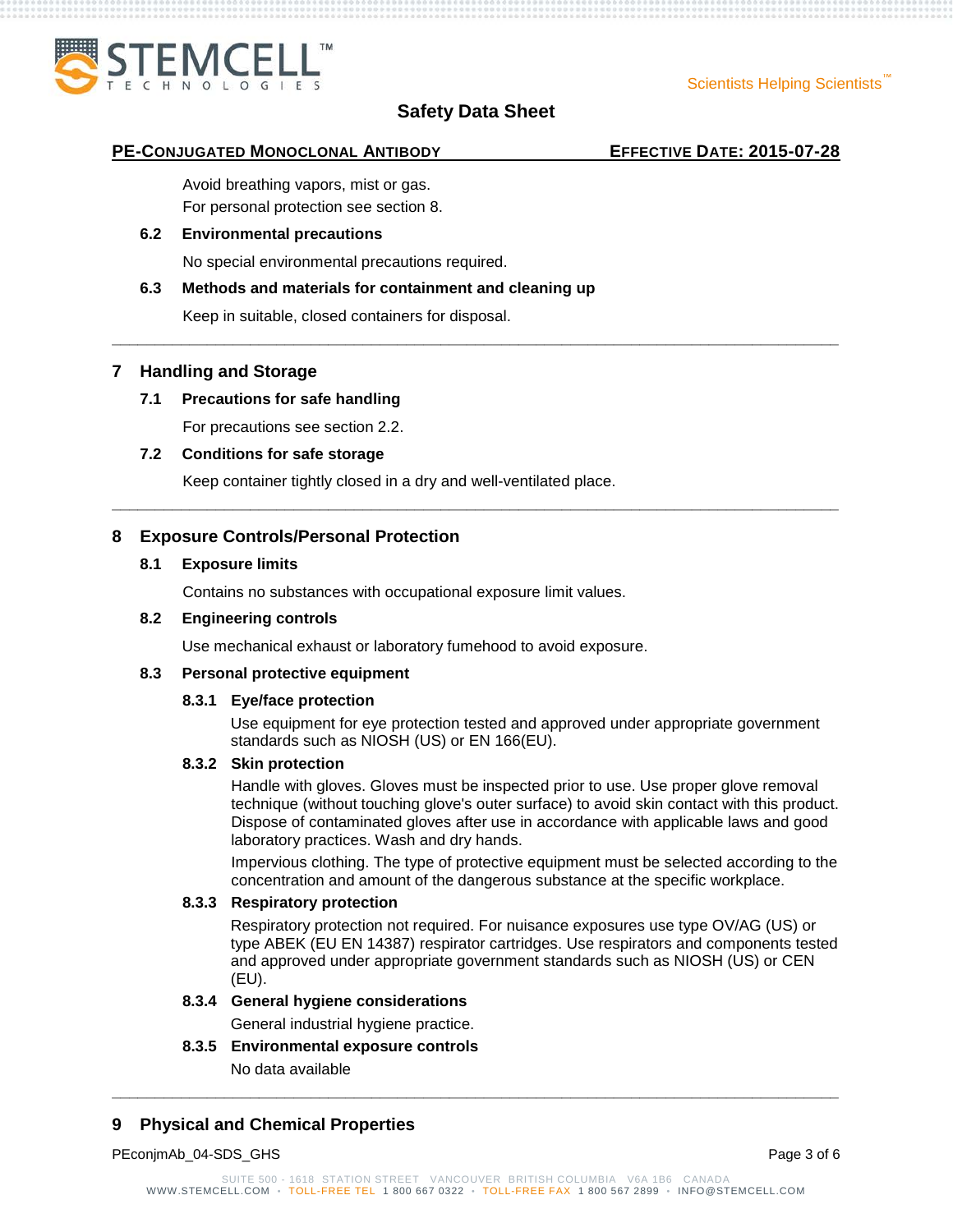

### Scientists Helping Scientists<sup>"</sup>

# **PE-CONJUGATED MONOCLONAL ANTIBODY EFFECTIVE DATE: 2015-07-28**

## **9.1 Information on basic physical and chemical properties**

| Clear with a red hue |
|----------------------|
| No data available    |
| No data available    |
| No data available    |
| No data available    |
| No data available    |
| No data available    |
| No data available    |
| No data available    |
| No data available    |
| No data available    |
| No data available    |
| No data available    |
| No data available    |
| No data available    |
| No data available    |
| No data available    |
| No data available    |
|                      |

## **10 Stability and Reactivity**

| 10.1 Reactivity                         | No data available |
|-----------------------------------------|-------------------|
| 10.2 Chemical stability                 | No data available |
| 10.3 Possibility of hazardous reactions | No data available |
| 10.4 Conditions to avoid                | No data available |
| 10.5 Incompatible materials             | No data available |
| 10.6 Hazardous decomposition products   | No data available |
|                                         |                   |

**\_\_\_\_\_\_\_\_\_\_\_\_\_\_\_\_\_\_\_\_\_\_\_\_\_\_\_\_\_\_\_\_\_\_\_\_\_\_\_\_\_\_\_\_\_\_\_\_\_\_\_\_\_\_\_\_\_\_\_\_\_\_\_\_\_\_\_\_\_\_\_\_\_\_\_\_\_\_\_\_\_\_\_\_**

## **11 Toxicological Information**

## **11.1 Acute toxicity**

| Oral:       | No data available |
|-------------|-------------------|
| Inhalation: | No data available |
| Dermal:     | No data available |
| Other:      | No data available |

## **11.2 Skin corrosion/irritation** No data available

- **11.3 Serious eye damage/eye irritation** No data available
- **11.4 Respiratory and/or skin sensitization** No data available

PEconjmAb\_04-SDS\_GHS Page 4 of 6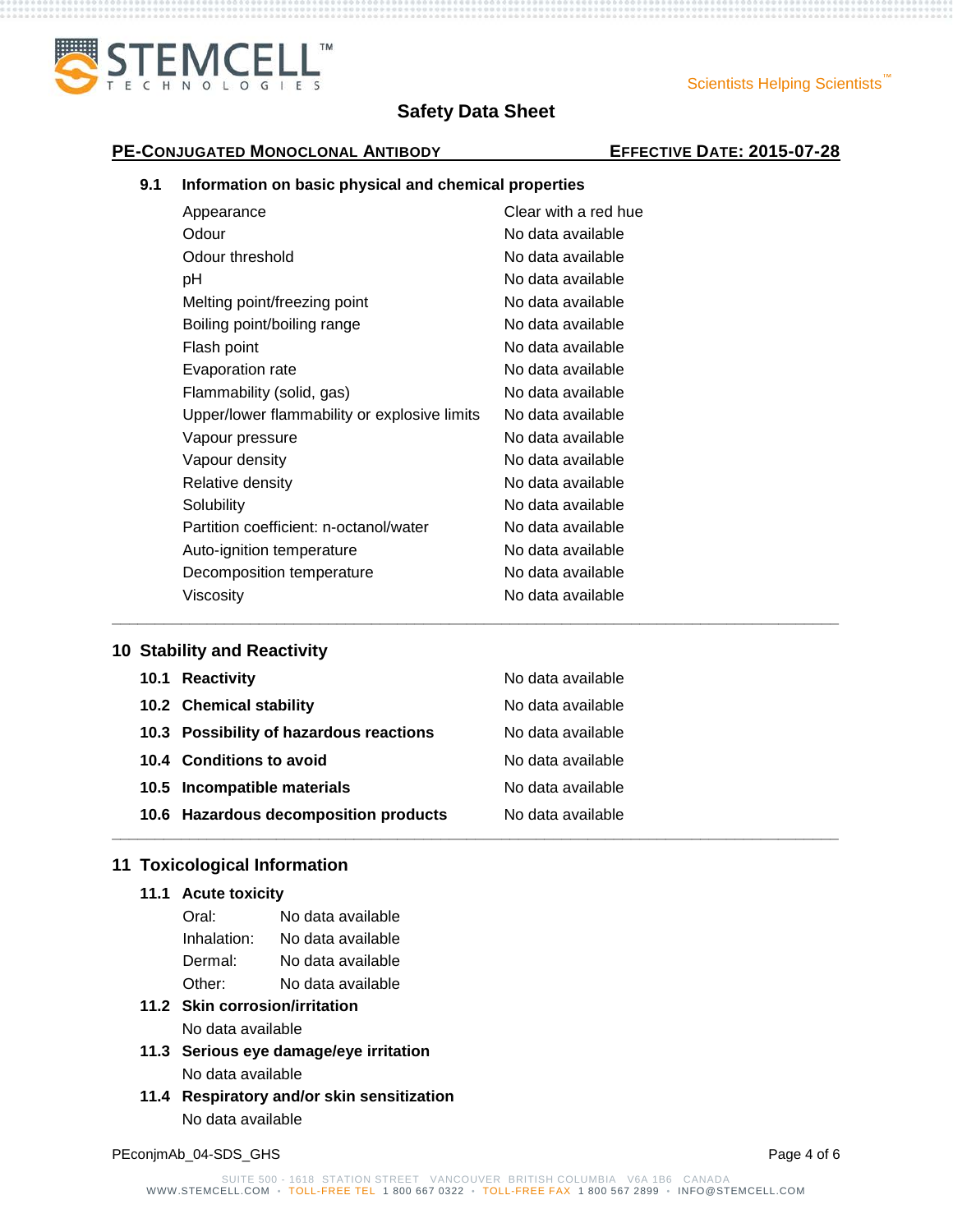

## **PE-CONJUGATED MONOCLONAL ANTIBODY EFFECTIVE DATE: 2015-07-28**

#### **11.5 Germ cell mutagenicity**

No data available

#### **11.6 Carcinogenicity**

- IARC: No component of this product present at levels greater than or equal to 0.1% is identified as probable, possible or confirmed human carcinogen by IARC.
- ACGIH: No component of this product present at levels greater than or equal to 0.1% is identified as a carcinogen or potential carcinogen by ACGIH.
- NTP: No component of this product present at levels greater than or equal to 0.1% is identified as a known or anticipated carcinogen by NTP.
- OSHA: No component of this product present at levels greater than or equal to 0.1% is identified as a carcinogen or potential carcinogen by OSHA.

#### **11.7 Reproductive toxicity**

No data available

- **11.8 Specific target organ toxicity - single exposure** No data available
- **11.9 Specific target organ toxicity - repeated exposure** No data available

#### **11.10 Aspiration hazard**

No data available

### **11.11 Potential health effects**

- Inhalation: May be harmful if inhaled. May cause respiratory tract irritation.
- Ingestion: May be harmful if swallowed.
- Skin: May be harmful if absorbed through skin. May cause skin irritation.
- Eyes: May cause eye irritation.

#### **11.12 Signs and symptoms of exposure**

To the best of our knowledge, the chemical, physical, and toxicological properties have not been thoroughly investigated.

**\_\_\_\_\_\_\_\_\_\_\_\_\_\_\_\_\_\_\_\_\_\_\_\_\_\_\_\_\_\_\_\_\_\_\_\_\_\_\_\_\_\_\_\_\_\_\_\_\_\_\_\_\_\_\_\_\_\_\_\_\_\_\_\_\_\_\_\_\_\_\_\_\_\_\_\_\_\_\_\_\_\_\_\_**

**\_\_\_\_\_\_\_\_\_\_\_\_\_\_\_\_\_\_\_\_\_\_\_\_\_\_\_\_\_\_\_\_\_\_\_\_\_\_\_\_\_\_\_\_\_\_\_\_\_\_\_\_\_\_\_\_\_\_\_\_\_\_\_\_\_\_\_\_\_\_\_\_\_\_\_\_\_\_\_\_\_\_\_\_**

**11.13 RTECS #** No data available

#### **12 Ecological Information**

| 12.1 Toxicity                      | No data available |
|------------------------------------|-------------------|
| 12.2 Persistence and degradability | No data available |
| 12.3 Bioaccumulative potential     | No data available |
| 12.4 Mobility in soil              | No data available |
| 12.5 Other adverse effects         | No data available |

### **13 Disposal Considerations**

#### **13.1 Waste disposal method**

Offer surplus and non-recyclable solutions to a licensed disposal company.

#### **13.2 Contaminated packaging**

Dispose of as unused product.

PEconjmAb\_04-SDS\_GHS Page 5 of 6